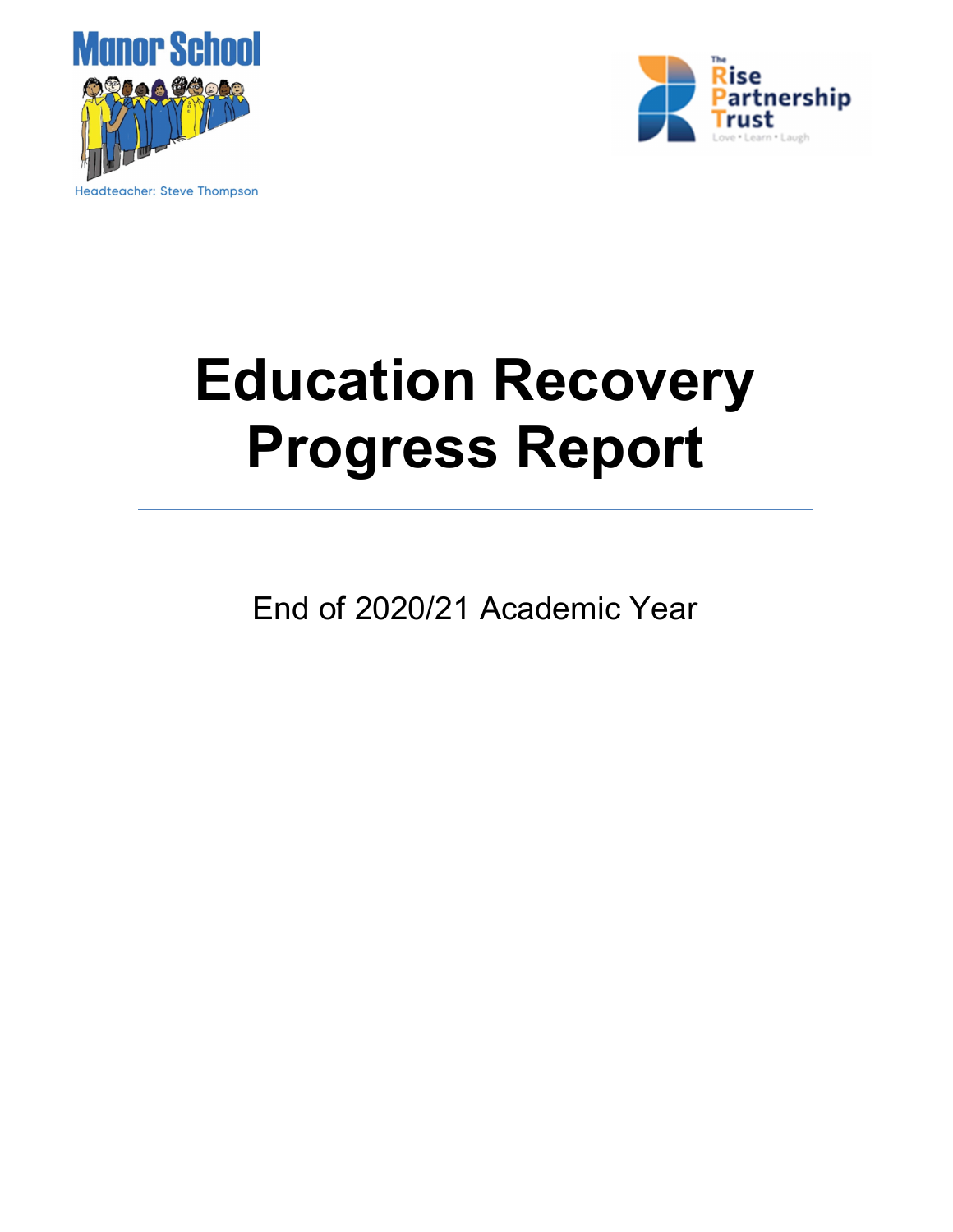## Education Recovery Progress Report

## Introduction:

In June 2020 the government announced £1 billion of funding to support children and young people to 'catch up' after the period of nationwide school closures which impacted on the 2019-20 academic year. As part of this, the Department for Education (DfE) set aside £650 million to support pupils who were identified as having fallen significantly behind as a result of the pandemic.

Schools were asked to use the sum available to them to prioritise support for pupils according to need. Schools were given the flexibility to spend this funding in the best interests of their cohort and circumstances.

According to the DfE the funds were intended to:

"Provide bespoke and highly personalised support to individuals and small groups of pupils in order address any gaps in learning which have emerged as a result of lost teaching time."

https://www.gov.uk/government/publications/catch-up-premium-coronavirus-covid-19/catch-up-premium.

## Funding Allocation:

Each school's allocation was calculated on a per pupil basis and special schools were provided with £240 for each place. The funding was allocated prior to our January 2021 expansion; at the time we had 174 pupils on roll. The funding break down can be seen in the table below:

| Total number of pupils on roll | 174     |
|--------------------------------|---------|
| Funding received per place     | £240    |
| Total allocation               | £41,760 |

## Identifying Pupils Most in Need of Support:

Our pupils have highly personalised needs due to their learning difficulties and due to the specific barriers they face. Therefore, before planning how we would spend the allocated funds, it was important to firstly identify which pupils were most in need of additional support.

Following discussions, a multi-pronged approach was agreed and a matrix was created to assign all pupils, including those who transitioned to Manor School in January 2021, an 'Education Recovery Score.' At the time of developing the matrix, the most up to date assessment data available was the Spring 2 PIP data. This was considered together with a range of other factors which are outlined in the table below: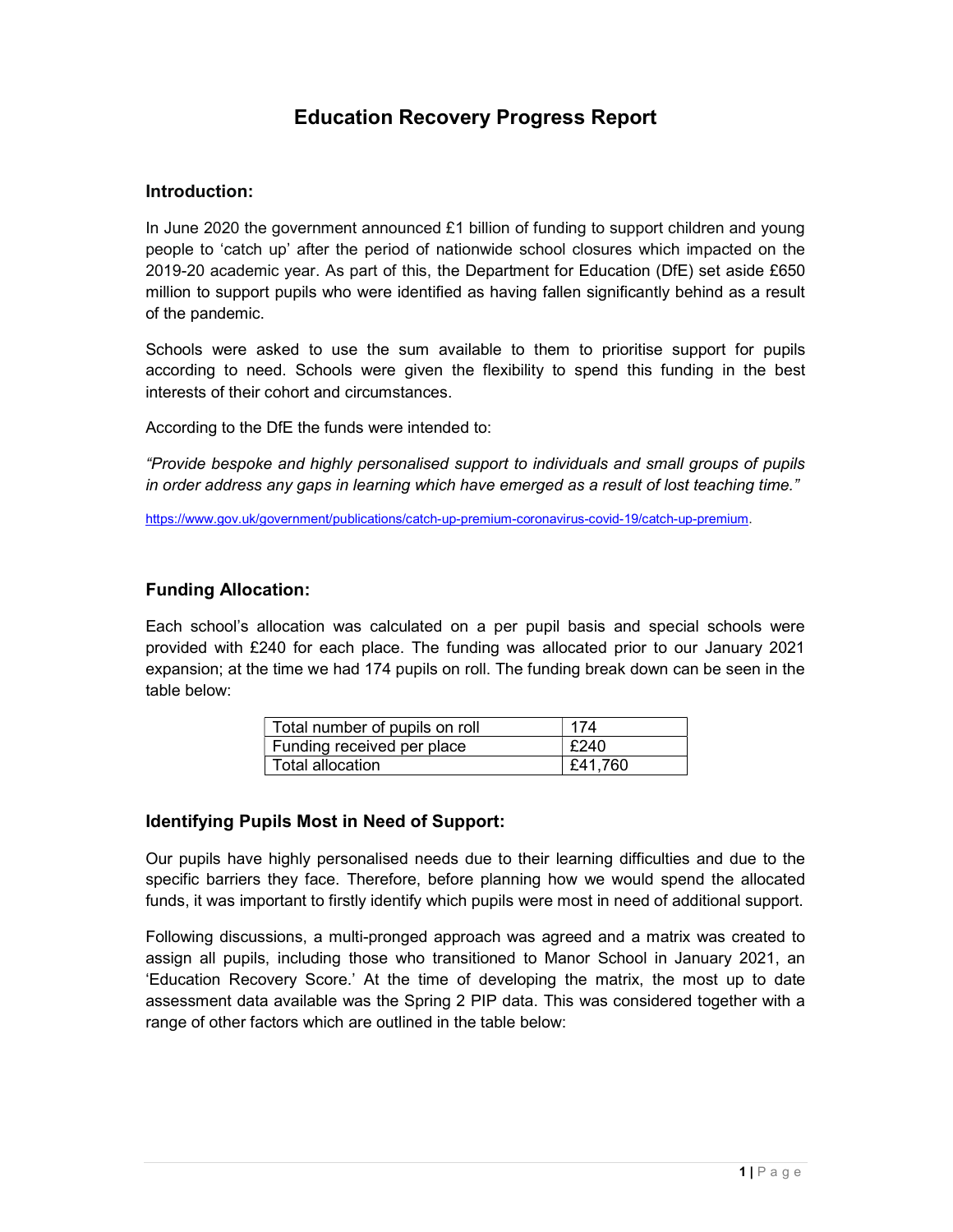| <b>Identification Factor</b>                                                                                                                | <b>Point(s)</b> Awarded |              |
|---------------------------------------------------------------------------------------------------------------------------------------------|-------------------------|--------------|
| Spring 2 (2020/21) PIP Data                                                                                                                 | 21-30%                  | $=$ 3 points |
| Teachers assessed progress towards each pupil's Spring 2 PIP                                                                                | 31-40%                  | $= 2$        |
| targets and gave a numerical score (1 to 4) to show how much                                                                                | 41-50%                  | $= 1$        |
| progress they had made in relation to each. The following scale                                                                             | $51%+$                  | $= 0$        |
| was used:                                                                                                                                   |                         |              |
|                                                                                                                                             |                         |              |
| $1 = No$ Progress                                                                                                                           |                         |              |
| 2 = Some Progress                                                                                                                           |                         |              |
| $3 = Good Progress$                                                                                                                         |                         |              |
| 4 = Better Than Expected Progress                                                                                                           |                         |              |
| Scores were then tallied and converted into a combined                                                                                      |                         |              |
| percentage; this gave an insightful indication of the progress that a                                                                       |                         |              |
| child had made towards his or her Spring 2 PIP.                                                                                             |                         |              |
| <b>Previous Data</b>                                                                                                                        | 21-30%                  | $=$ 3 points |
| Leaders also used data relating to pupils' pre-Covid PIP targets.                                                                           | 31-40%                  | $= 2$        |
| When pupils returned to school in September 2020 teachers                                                                                   | 41-50%                  | $= 1$        |
| assigned a numerical score (1-4) to assess show how much                                                                                    | $51%+$                  | $= 0$        |
| progress had been made towards each target. This was then                                                                                   |                         |              |
| converted into a combined percentage. The lower the score, the                                                                              |                         |              |
| higher the number of points awarded.                                                                                                        |                         |              |
| Time Spent Learning from Home in Spring 1 (2020/2021)                                                                                       | Full-time at home       | $= 3$        |
| Manor School remained open to pupils during the January to March                                                                            | Part-time at home       | $= 2$        |
| 2021 (Spring 1) National Lockdown.                                                                                                          | Full-time in school     | $= 1$        |
|                                                                                                                                             |                         |              |
| We are very proud that every pupil whose parents wanted them to                                                                             |                         |              |
| access onsite learning was able to access some form of onsite                                                                               |                         |              |
| learning. However, due to significant staff shortages at times, full-<br>time places had to be prioritised for the children of critical key |                         |              |
| workers and for those deemed to be most vulnerable (i.e. those                                                                              |                         |              |
| with higher tier social care involvement).                                                                                                  |                         |              |
|                                                                                                                                             |                         |              |
| Due to the high rate of Covid-19 infection in Brent during this                                                                             |                         |              |
| period, a significant percentage of our families opted to keep their                                                                        |                         |              |
| child at home and chose to support them to access our Home-                                                                                 |                         |              |
| Learning offer (or Virtual School) instead of sending them in to                                                                            |                         |              |
| school.                                                                                                                                     |                         |              |
|                                                                                                                                             |                         |              |
| We know that our children learn best when they're onsite due to the                                                                         |                         |              |
| high levels of support they receive from our highly skilled staff and                                                                       |                         |              |
| bespoke resources to support access to learning. We therefore felt                                                                          |                         |              |
| it was important to acknowledge the impact that learning from                                                                               |                         |              |
| home, for whatever reason, may have had on a pupil's progress.                                                                              |                         |              |
| <b>Teacher Concerns</b>                                                                                                                     | Teacher Concern = 1     |              |
| Teachers were asked to use their 'teacher judgement' to identify                                                                            |                         |              |
| any pupils that they felt were in particular need of additional                                                                             |                         |              |
| support.<br><b>Parental Concerns</b>                                                                                                        | Parental Concern = 1    |              |
| Parents who raised concerns about their child's progress at any                                                                             |                         |              |
| point during the pandemic had their concerns considered.                                                                                    |                         |              |
| Other Staff Concerns (SLT/ SaLT, OT, Inclusion)                                                                                             | Other Staff Concern = 1 |              |
| Colleagues in key non-class based roles were asked to identify any                                                                          |                         |              |
| pupils that they felt were in particular need of additional support.                                                                        |                         |              |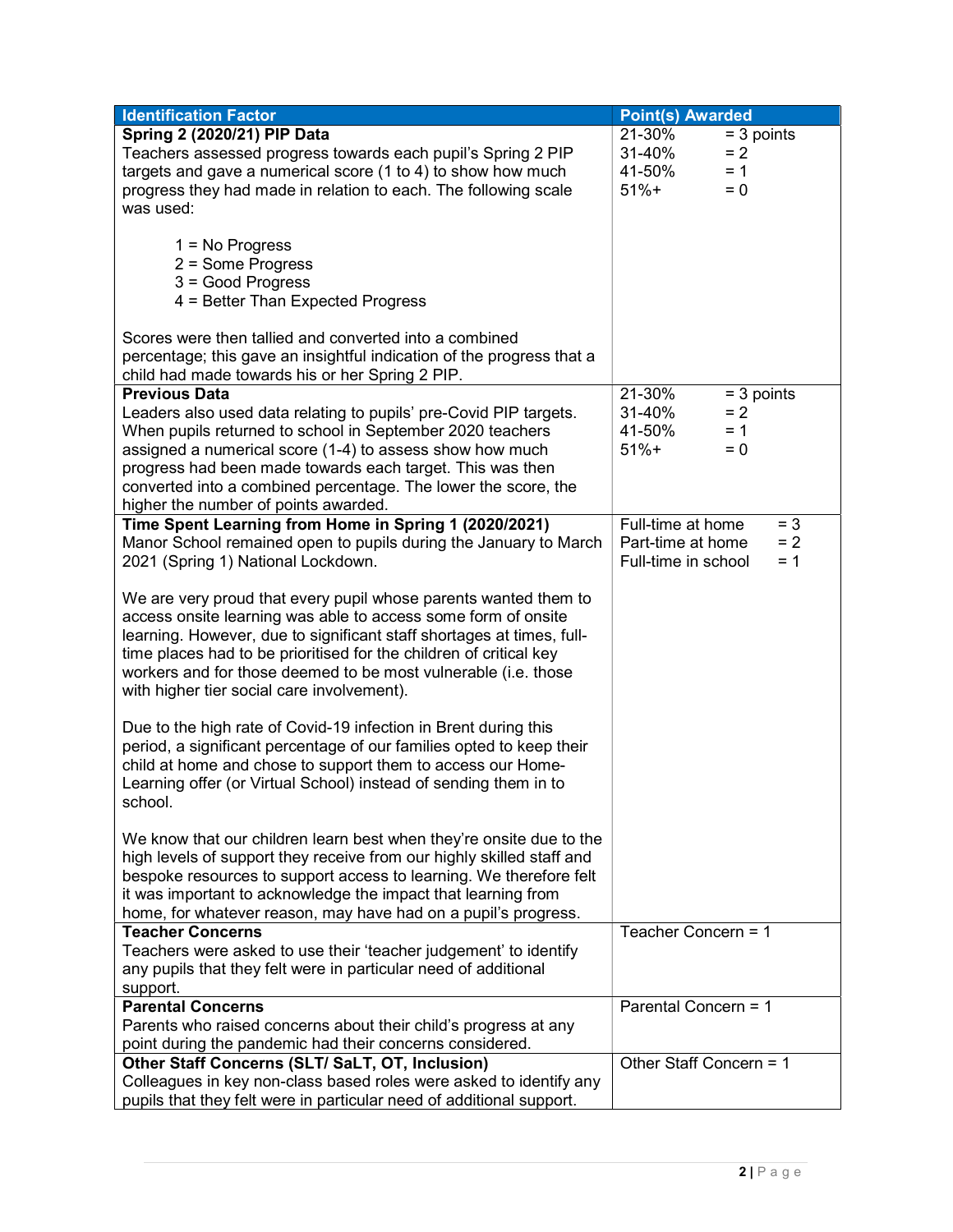| New to Manor School in the 2020/21 Academic Year<br>We had two intakes of new pupils in the 2020/21 academic year.                                                                                                                                                               | New to Manor $= 1$ |
|----------------------------------------------------------------------------------------------------------------------------------------------------------------------------------------------------------------------------------------------------------------------------------|--------------------|
| In September 2020, 24 new reception-aged children started with us<br>and we also admitted a few additional pupils in Key Stage 1 and<br>Key Stage 2. Due to our expansion, we admitted an additional 24<br>pupils in January 2021.                                               |                    |
| This category was included to acknowledge that these pupils<br>transitioned to our school during a year of unprecedented<br>challenges; we also had less data and transition information<br>handed over from previous settings than we typically would in "non-<br>Covid" times. |                    |

## Summary of Education Recovery Scores:

- The matrix used implies that the higher the Education Recovery Score, the greater the need for focused intervention. The maximum score that any pupil could be awarded was 13.
- Across the school, Education Recovery Scores ranged from 2 to 13; most pupils scored between 3 and 6.
- Pupils with a score of 7 or more were identified as being priorities for support / intervention. In total, 30 pupils were given a score of 7 or more.
- The 30 pupils with a score of 7 or more spanned 16 of our 24 classes. They also spanned all three of our Differentiated Provisions (Thyme, Lavender and Rosemary) and all three Key Stages (EYFS, Key Stage 1 and Key Stage 2).

## The Nature of Support:

At the time of writing our initial "Catch Up" plan in November 2020, we provisionally identified that the funds would be allocated as outlined in the table below. Many mainstream settings opted to access the National Tutoring Programme as a key instrument for Education Recovery; however, due to our pupils' complex needs this option would not have been an appropriate use of resources.

| <b>Nature of Support:</b>                                                                                                                                                                                                                              | Cost:           |
|--------------------------------------------------------------------------------------------------------------------------------------------------------------------------------------------------------------------------------------------------------|-----------------|
| Element 1: Targeted individual and small group interventions led by an                                                                                                                                                                                 | £20,000         |
| Interventions Practitioner and associated additional resources.                                                                                                                                                                                        |                 |
| <b>Element 2:</b> Targeted individual and small group interventions led by Class<br>Teachers and associated additional resources.                                                                                                                      | £15,560         |
| <b>Element 3:</b> Additional individualised external ABA/VB consultation for<br>identified pupils in Rosemary Provision classes and external behaviour<br>and learning consultation for pupils in Lavender Provision classes<br>(supplied by Love ABA) | £6.200          |
|                                                                                                                                                                                                                                                        | Total   £41,760 |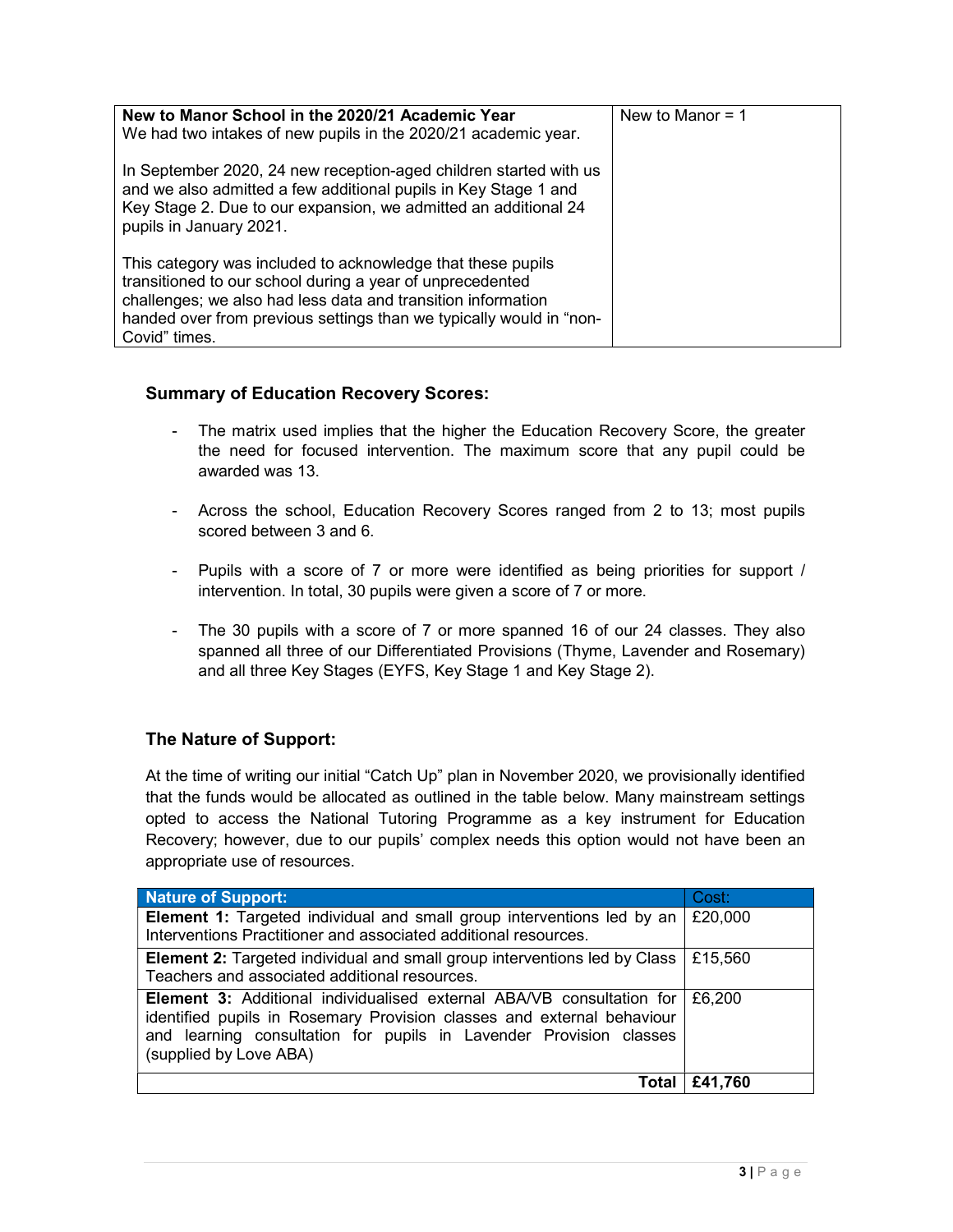As outlined above, the pupils identified as being most in need of additional support spanned our full age and our broad ability range. It was therefore clear than in order to have any meaningful impact, interventions would need to be highly personalised and well differentiated.

Over 80% of our pupils have a diagnosis of autism and several find 'change' and/or working with unfamiliar people challenging. This, coupled with the challenges associated with recruiting a new Interventions Practitioner during the height of the pandemic, resulted in us making the strategic decision to focus on Elements 2 and 3.

Element 2 Interventions: Targeted individual and small group interventions led by Class Teachers and associated additional resources

An Education Recovery Action Plan template was developed and teachers used it to identify the type(s) of intervention that each identified pupil would benefit from the most. When writing a plan, teachers were required to link the focus area to one or more of the four EHCP Outcome areas, these being:

- 1) Communication & Interaction
- 2) Cognition & Learning
- 3) Social, Emotional & Mental Health
- 4) Sensory & Physical

Teachers were also required to identify one or more specific area(s) of focus. Foci areas depended on whether the identified pupil was a subject specific or a pre-subject specific learner. See table below:

| <b>Subject Specific</b>         | $\mathsf{X}$ | <b>Pre-Subject Specific</b>     | Χ |
|---------------------------------|--------------|---------------------------------|---|
| <b>Expressive Communication</b> |              | <b>Expressive Communication</b> |   |
| Receptive Communication         |              | <b>Receptive Communication</b>  |   |
| Reading                         |              | Engagement                      |   |
| Phonics                         |              | Exploration                     |   |
| Writing                         |              | Realisation                     |   |
| <b>Number</b>                   |              | Anticipation                    |   |
| Geometry and Measure            |              | Persistence                     |   |
| <b>PSHE</b>                     |              | Initiation                      |   |
| Attachment/ Thrive              |              | Attachment/ Thrive              |   |
| Other                           |              | Other                           |   |

Teachers who had no pupils with a score of 7 or more were asked to focus on the highest scoring pupils in their class. Across all 24 classes, 61 Education Recovery Action Plans were compiled, thus meaning that over 30% of pupils were targeted for support supported via Element 2; teacher led interventions.

In order to provide teachers with the capacity to focus on the identified pupils in their class, additional teaching assistants were employed via specialist agencies. An additional TA was assigned to each of the Pods and a timetable was developed to ensure that interventions for the 61 identified pupils could be facilitated. As we were unable to proceed with Element 1 Interventions, an additional £6000 (approx.) was allocated to Element 2 Interventions.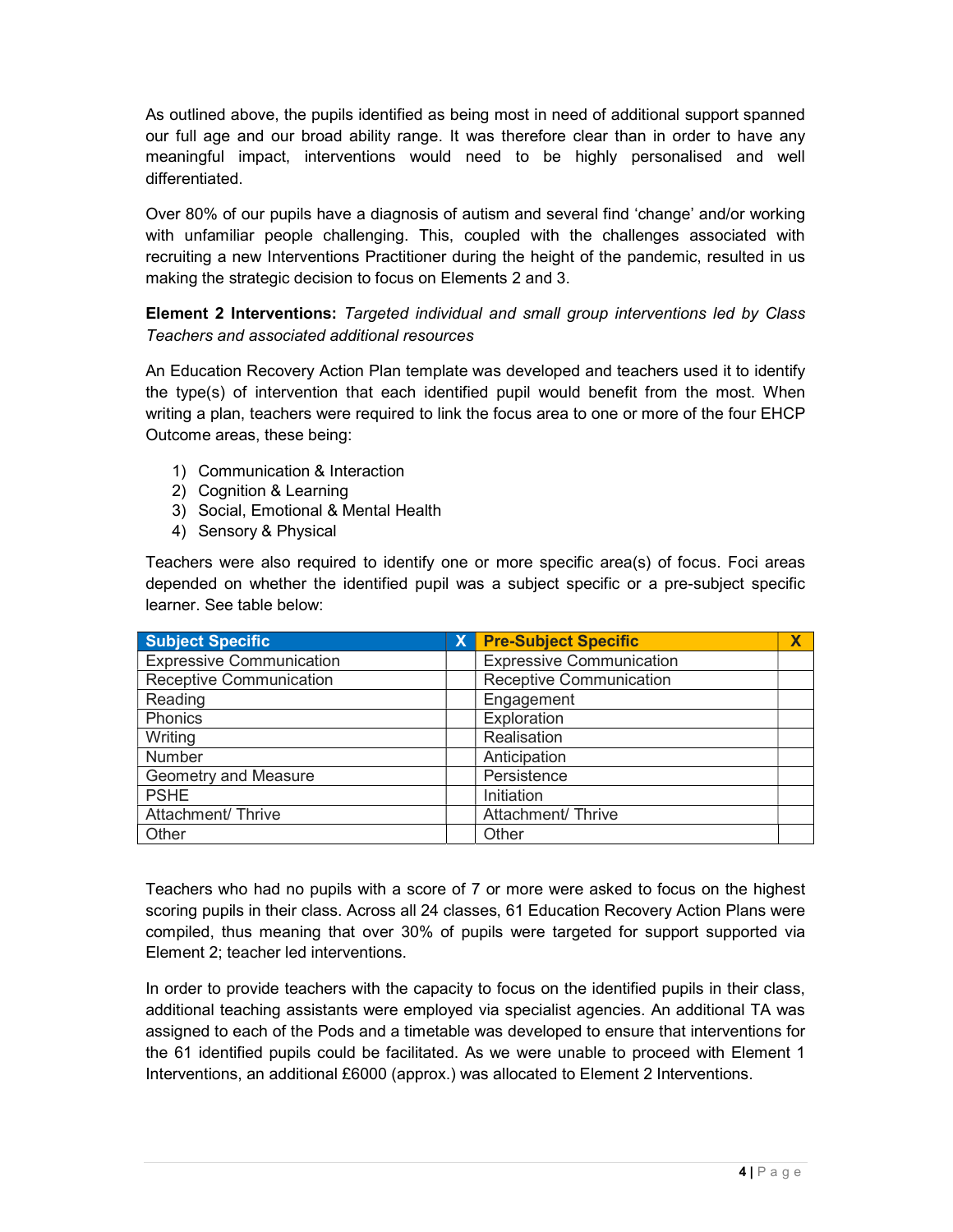The table below gives a sample of the kind of interventions that were delivered across the school:

| <b>Child</b> | <b>Differentiated</b><br><b>Provision</b> | <b>Brief Outline of Education Recovery Plan Aims</b>                                                                                                                                                                                                                                                                                            |
|--------------|-------------------------------------------|-------------------------------------------------------------------------------------------------------------------------------------------------------------------------------------------------------------------------------------------------------------------------------------------------------------------------------------------------|
| Child A      | Rosemary                                  | To point to photos in his communication book to<br>$\bullet$<br>request motivating items with reduced errors per<br>session<br>To receptively identify at least 1 motivating item by<br>٠<br>item selection in a field of 3<br>To show increased engagement in activities that<br>٠<br>support self-regulation (identified by the OT)           |
|              |                                           | <b>Frequency of sessions:</b> 2x 25 min sessions per week                                                                                                                                                                                                                                                                                       |
| Child B      | Lavender                                  | To learn and be able to use the mand 'no'<br>To increase the range of mastered receptive nouns,<br>(including body parts), verbs, and tacts<br>To develop motivation for learning – pairing at table,<br>$\bullet$<br>increasing VR of reinforcement and length of sessions<br>To transition new learning back to classroom<br>٠<br>environment |
|              |                                           | <b>Frequency of sessions:</b> 3x 25 min sessions a fortnight                                                                                                                                                                                                                                                                                    |
| Child C      | Thyme                                     | To work on his letter formation to enable him to begin<br>to make marks that represent the letters of his first<br>name<br>To be able to match the letters of his name and to find<br>٠<br>some of the letters in his first name<br>To use OT strategies to help with hand posture for<br>٠<br>letter formation                                 |
|              |                                           | <b>Frequency of sessions:</b> 2x 25 min sessions per week                                                                                                                                                                                                                                                                                       |

Element 3 Interventions: Additional individualised external ABA/VB consultation for identified pupils in Rosemary Provision classes and external behaviour and learning consultation for pupils in Lavender Provision classes (supplied by Love ABA)

Throughout the pandemic, many of our families found it extremely challenging to cope with prolonged periods of lockdown. During this time many of their support networks and opportunities for respite were unavailable to them. They became not only parents, but teachers, Speech and Language Therapists, Occupational Therapists and play partners. For our parents whose children have very complex learning, communication, and behavioural needs this was especially difficult. Many of these children access our Rosemary Provision which delivers teaching based on the principles of Applied Behaviour Analysis/Verbal Behaviour. These pupils find it very difficult to engage with learning that is not "hands on" and practical, or delivered by highly trained staff.

After a period of engagement, we felt that the best way to support this particular group of pupils was to offer bespoke training with the aim of providing parents with the skills required to manage the specific difficulties they were faced with and to help them engage their child in learning. Families were prioritised for specialist support based on the following criteria: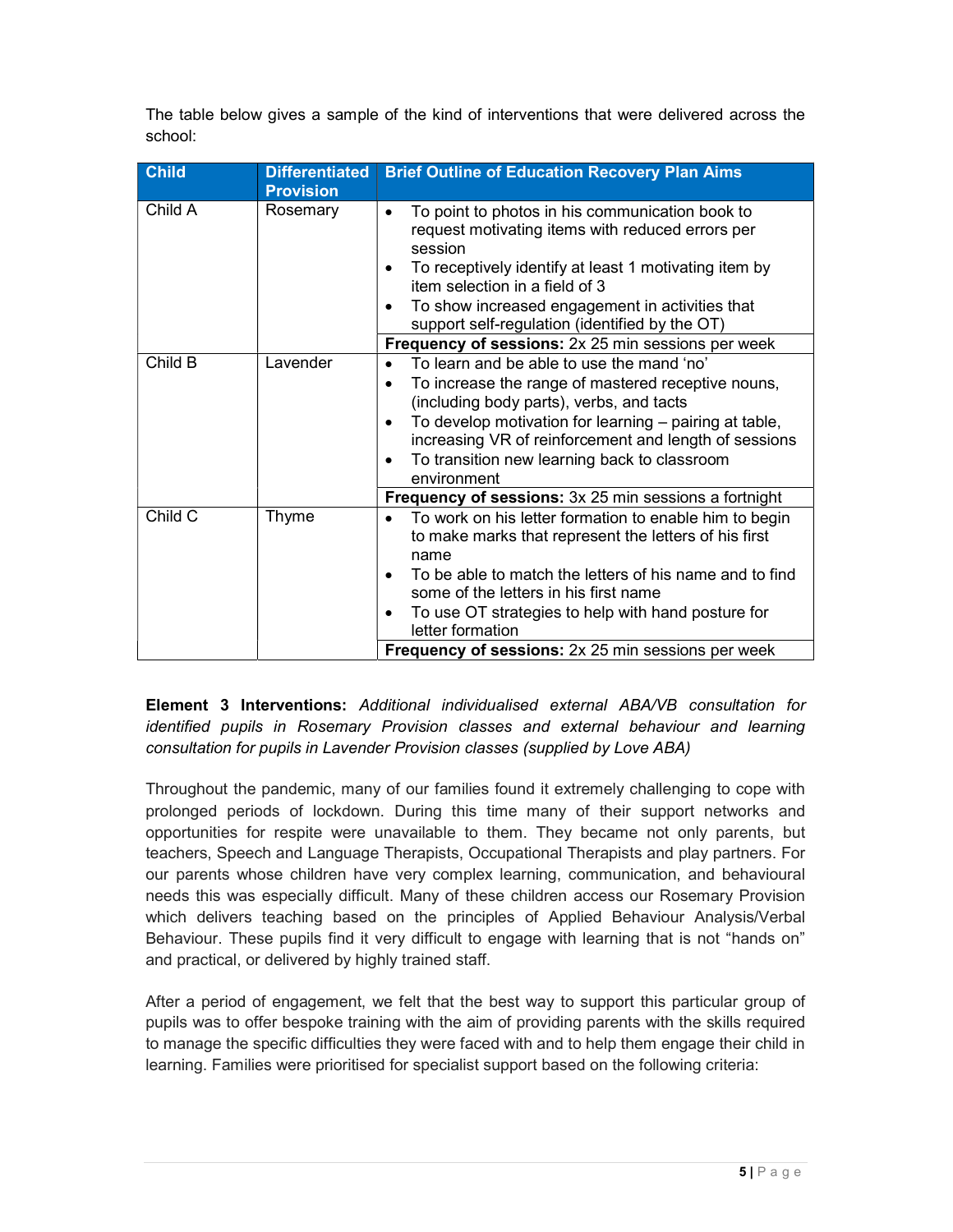- 1) Their child was not attending Manor School full-time due to the pandemic / restrictions in place
- 2) Their child had been identified for additional support through the schools screening system

Support was provided by the school's Inclusion Practitioners and our visiting BCaBA (Board Certified Assistant Behaviour Analyst) behaviour consultant who works for Love ABA. Love ABA provide specialist, bespoke consultation for schools and individual families.

9 families were selected to receive bespoke support across a 4 to 6-week period. This consisted of the following:

- 1) A screening telephone session with an Inclusion Practitioner (30 mins)
- 2) 2 bespoke zoom consultations (approx. 1.5 hours)
- 3) A follow up phone call (30 mins)

Sessions focused on areas of the parents' choice and included reducing challenging behaviour, increasing engagement in the learning sent home by the class teacher and supporting relationships with siblings. Resources to support learning and individual children were created and delivered to families, along with additional reading where relevant.

Written feedback was provided to parents via email following each session detailing clear recommendations from the Inclusion Practitioner and BCaBA.

## Impact of Element 2 Interventions:

As of the end of the 2020/21 academic year a total number of 59 pupils received additional input as a result of Element 2 Interventions. Two pupils were unable to return from "Red List" countries and therefore didn't receive any additional input.

Teachers were required to give an overview of the progress being made in relation to the identified aims of the interventions that they were facilitating during summer term Pupil Progress Meetings. They were also required to complete a brief written overview, not exceeding 100 words. Senior leaders chaired all 24 Pupil Progress Meetings and welcomed input from the colleagues present, including members of our MAST and Inclusion teams.

Towards the end of the summer term, teachers were required to review the impact of their interventions using the four point scale identified in the table below. In addition, teachers were also required to record a written explanation (not exceeding 150 words) of the score given.

The cumulative impact of Element 2 Interventions can be seen in the table below and pie chart below: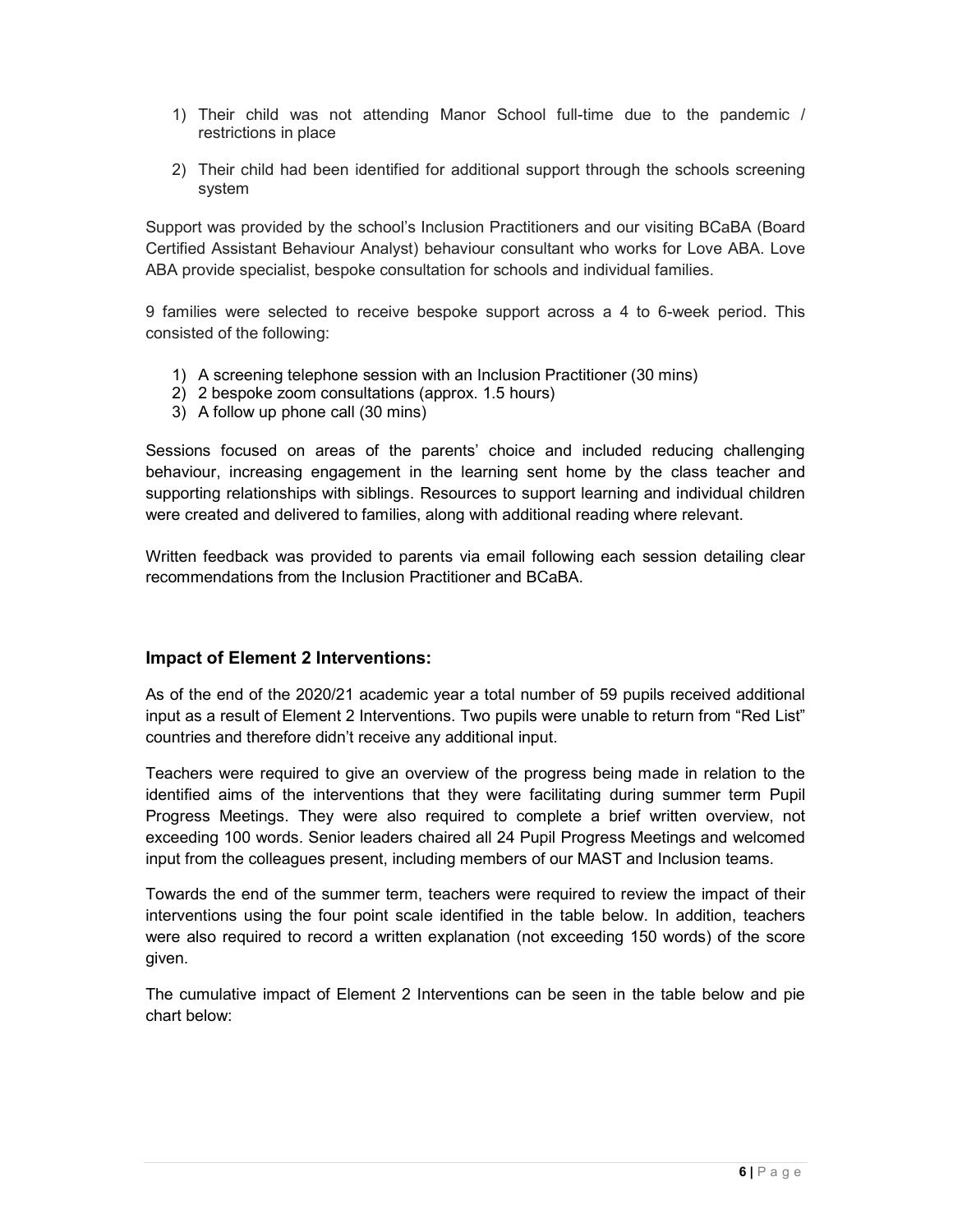| <b>Scale Point</b> | <b>Impact</b>               | <b>End of Term Results</b> |     |
|--------------------|-----------------------------|----------------------------|-----|
|                    |                             | <b>Fraction</b>            | %   |
|                    | No impact                   | 4/59                       | 7%  |
|                    | Some impact                 | 20/59                      | 34% |
|                    | Good impact                 | 28/59                      | 47% |
|                    | Better than expected impact | ' 59                       | 12% |



- 93% of interventions had at least "some" impact.
- Almost 60% of interventions had a "good" or better impact.
- 12% of interventions had a "better than expected" impact.
- Only four of the 59 interventions had "no impact." Where scores of 1 were recorded the following reasons were identified:

| <b>Identified Reason</b> | <b>Explanation</b>                                                                                                                                                                                                                                               |
|--------------------------|------------------------------------------------------------------------------------------------------------------------------------------------------------------------------------------------------------------------------------------------------------------|
| Medical                  | Unfortunately, pupil (Yr4) had several seizures; these<br>impacted heavily on his attendance and on upon his                                                                                                                                                     |
|                          | engagement with sessions.                                                                                                                                                                                                                                        |
| School refuser           | Pupil (Yr6) had severe anxieties about returning to school<br>and did not attend for much of the summer term. School<br>worked closely with parents, Social Care and the Education<br>Welfare Service to support home learning.                                  |
| Poor attendance (x2)     | Twin boys' (Yr6) attendance in the summer term was below<br>50%; this resulted in several missed sessions. School<br>worked closely with the boys' mother and with the<br>Education Welfare Service to address attendance concerns<br>and support home learning. |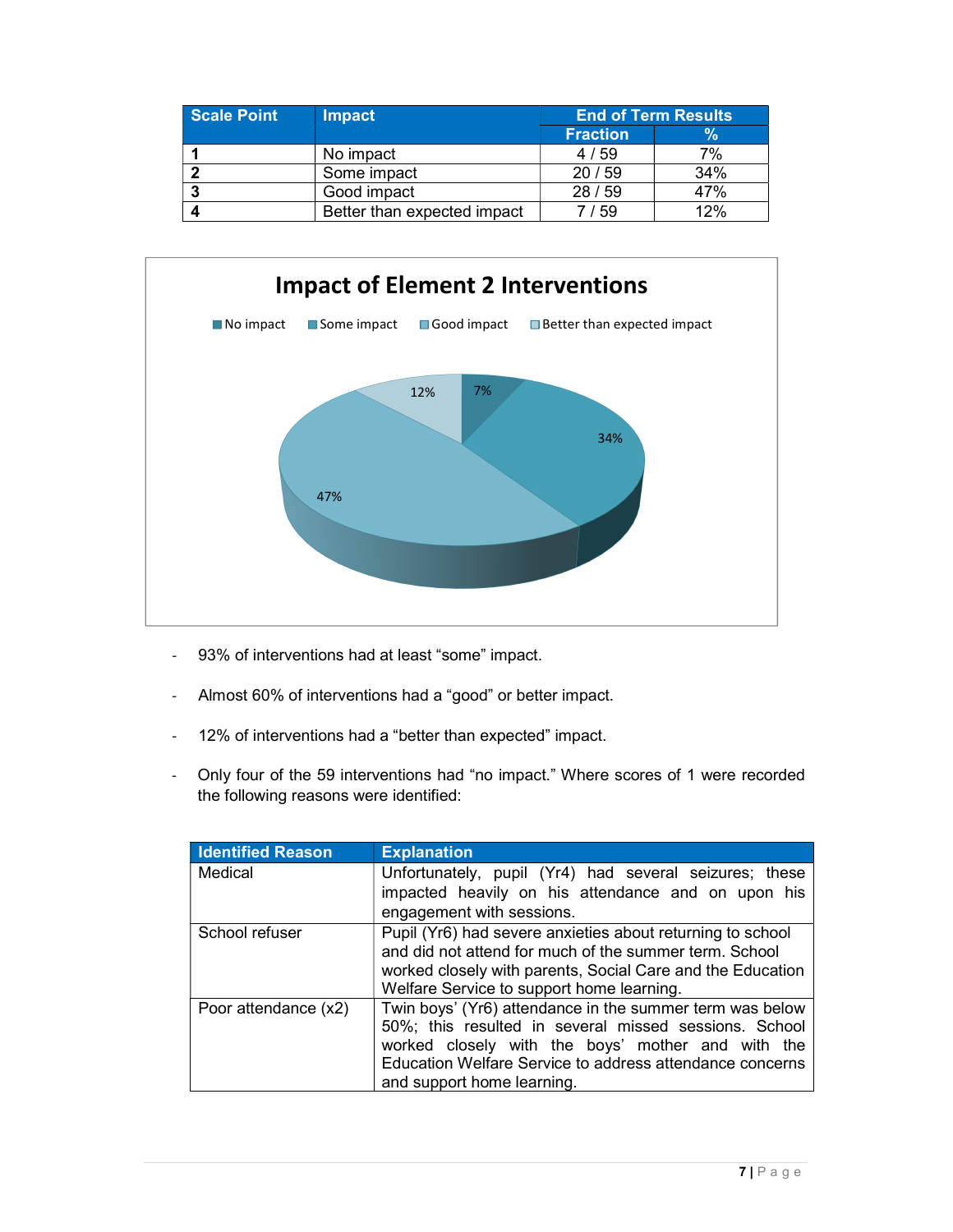The data indicates that Element 2 Interventions had an overwhelmingly positive impact on pupils learning and well-being. The bespoke nature of the interventions ensured that academic and social, emotional, & mental health concerns could be addressed by highly skilled practitioners. These additional targeted interventions have helped to support a smooth return to full-time education and have enabled individual pupils to fill specific gaps / address specific needs; this in turn has supported education recovery and has helped to provide pupils with firm foundations from which to grow.

Feedback from colleagues has also been overwhelmingly positive and teachers reported that having an additional member of staff in their room enabled them to offer the bespoke support that was clearly required after a turbulent period of schooling caused by the pandemic.

In some instances, particularly towards to end of the summer term (during the so called "Pingdemic"), the challenges on site resulted in some Element 2 Interventions having to be cancelled. It was possible for some, but not all, of these sessions to be re-scheduled.

## Impact of Element 3 Interventions:

Parents were overwhelmingly positive in their feedback about the sessions provided in collaboration with Love ABA. Parents were invited to complete a survey; five of the nine families took up this opportunity. The results of the survey are summarised below:

- 100% of parents agreed that the number and duration of sessions offered was 'about right'
- 100% of parents agreed that the information provided before the sessions, during the sessions and in correspondence afterwards was 'excellent'
- 100% of parents felt that the sessions covered topics that were relevant and useful
- 80% of parents reported that they had seen improvements in areas of concern (one parent did not respond to this question)
- 100% of parents reported feeling 'more confident' with their child as a result of the intervention
- 100% of parents would like to receive further training / support of this nature
- 100% of parents reported that discussions with the IP and BCaBA during the session was useful to them
- 80% of parents reported that observation and coaching by the IP and BCaBA during the sessions was useful to them
- 60% of parents reported that resources provided between sessions were useful to them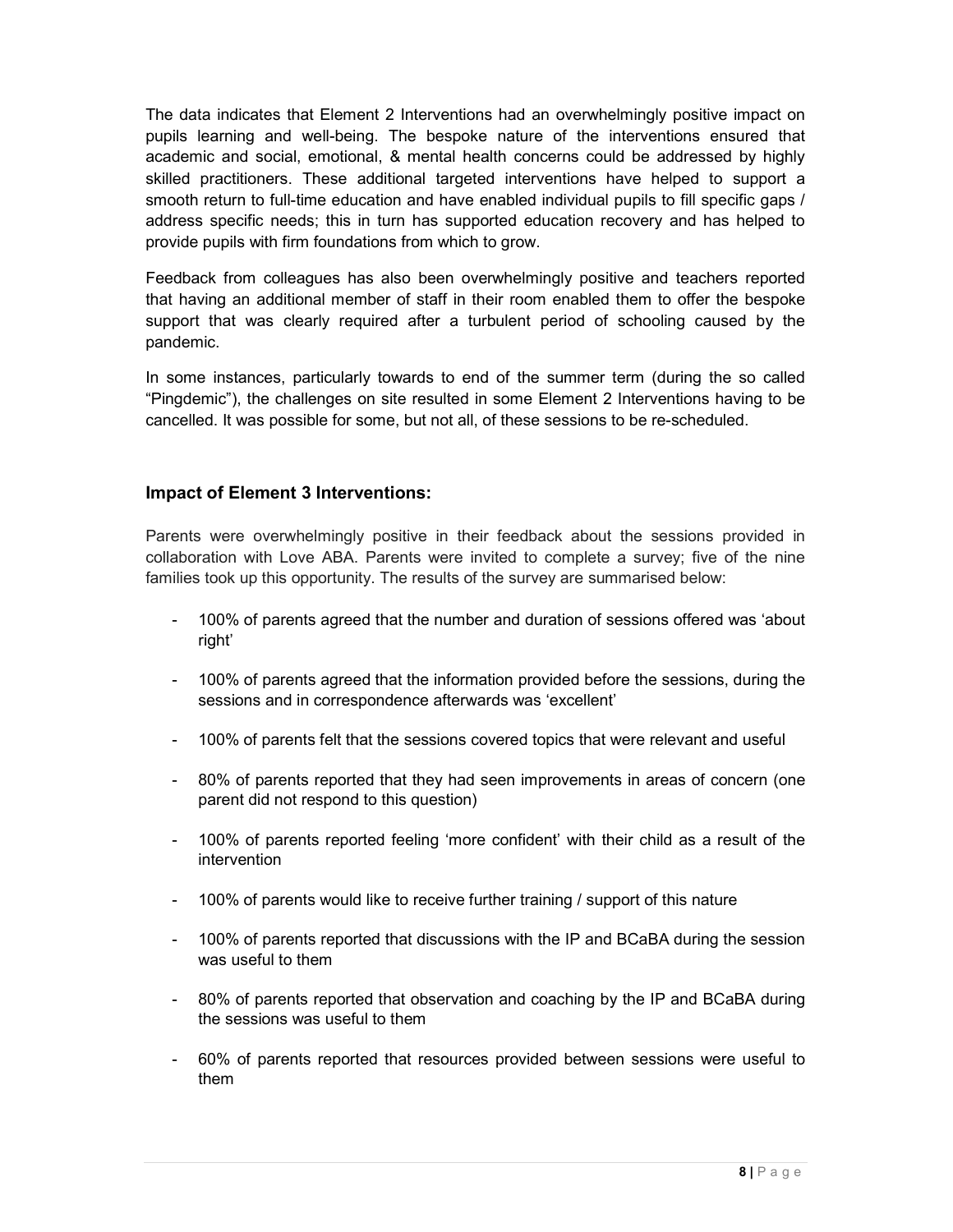- 80% of parents reported that the additional reading and information provided to them was useful

Some parents also shared written tributes; these can be viewed in the table below:

| <b>Parent Tribute 1</b> | Hi Emily,                                                                                                                                                                                                                                                                                                                                                |
|-------------------------|----------------------------------------------------------------------------------------------------------------------------------------------------------------------------------------------------------------------------------------------------------------------------------------------------------------------------------------------------------|
|                         |                                                                                                                                                                                                                                                                                                                                                          |
|                         | I am writing to say huge "thank you" to Amy, and Larissa for the amazing<br>support I've received during our Zoom session.                                                                                                                                                                                                                               |
|                         | I was called before the session started to think of what area I would like<br>support with. I wanted to work on ways to help E with his communication<br>skills, using Makaton signs. I was aware that he was starting to learn<br>Makaton as well as picture book as a form of communication at school.                                                 |
|                         | I am so grateful for their levels of patience and also the advice they<br>gave. I was made very comfortable during the sessions; E was also<br>present at the Zoom sessions. They encouraged and praised what I was<br>doing with him at home which meant a lot and gave me more of a<br>confidence boost.                                               |
|                         | <b>THANK YOU!!!</b>                                                                                                                                                                                                                                                                                                                                      |
|                         | Kind Regards,                                                                                                                                                                                                                                                                                                                                            |
|                         |                                                                                                                                                                                                                                                                                                                                                          |
| <b>Parent Tribute 2</b> | Amie<br>Hi Emily,                                                                                                                                                                                                                                                                                                                                        |
|                         |                                                                                                                                                                                                                                                                                                                                                          |
|                         | Thank you for giving me the opportunity to share my experience.                                                                                                                                                                                                                                                                                          |
|                         | The sessions with Amy and Larissa were very helpful; they provided me<br>with all the information and techniques that I needed to work with F. The<br>most important outcome for F was that he started to use his<br>communication book more at home; this really helped him to be more<br>calm and enabled him to communicate with us more effectively. |
|                         | The sessions were very well organised, informative and there was<br>enough time to discuss all the issues that worry me with them.                                                                                                                                                                                                                       |
|                         | Kind Regards,                                                                                                                                                                                                                                                                                                                                            |
|                         | Diyana                                                                                                                                                                                                                                                                                                                                                   |
| <b>Parent Tribute 3</b> | Hi Emily                                                                                                                                                                                                                                                                                                                                                 |
|                         | The online sessions were amazing and very helpful; T struggled during<br>the lockdown and it was a very difficult time for him and for us at home.<br>You guys helped me to deal with T's behaviour effectively.                                                                                                                                         |
|                         | Thanks to all of the advice and strategies received during the sessions,<br>we managed to continue working with T at home to improve his<br>communication (which was amazing). Without the school's input and<br>advice, I know I would not have been able to support T so effectively by<br>myself.                                                     |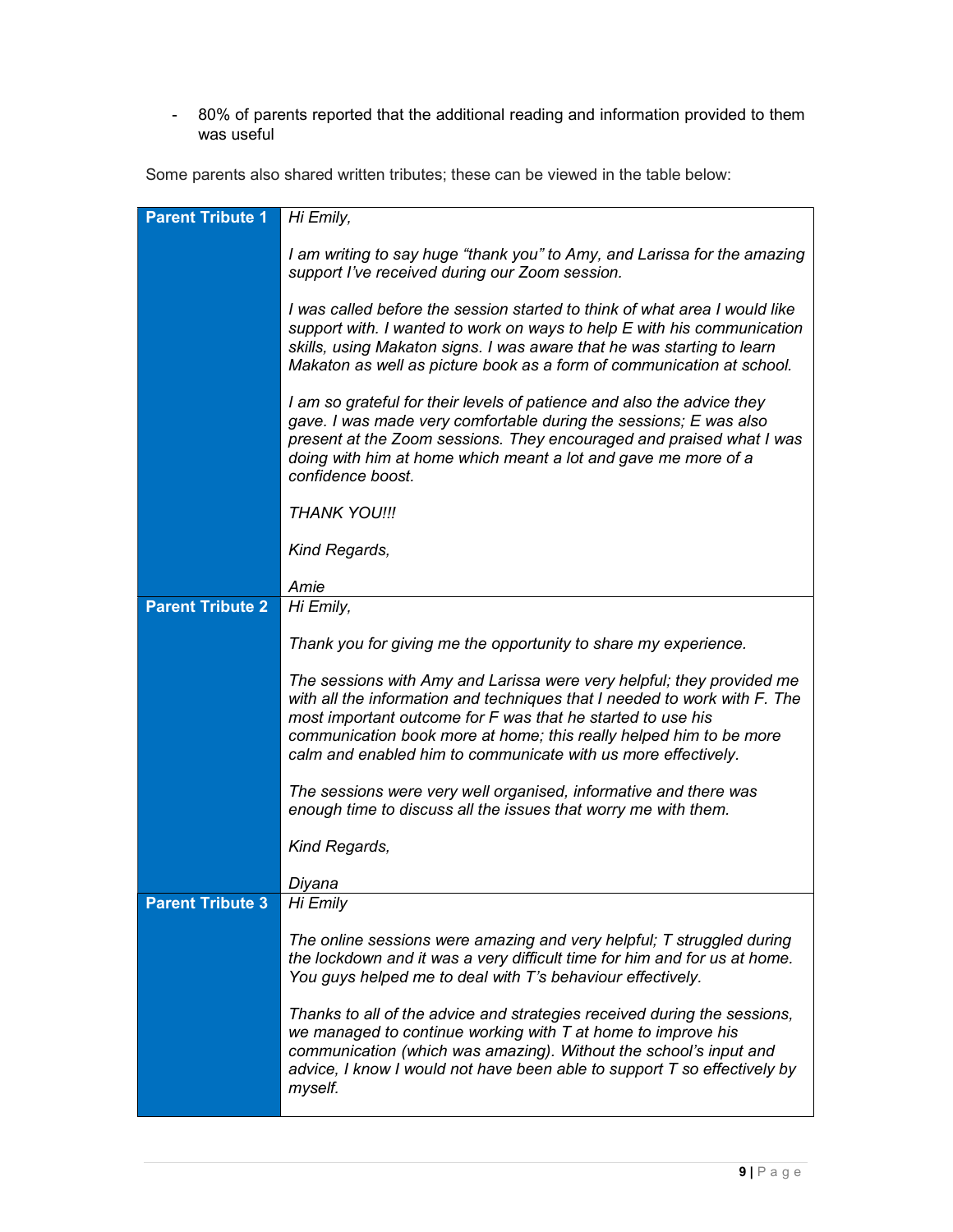| I feel that T's behaviour and communication remained on track because<br>of the sessions. Before the sessions (at the begging of the lockdown) it<br>was very difficult to try and establish a routine, it was also difficult to<br>keep T calm and support him to do any type of school activity. |
|----------------------------------------------------------------------------------------------------------------------------------------------------------------------------------------------------------------------------------------------------------------------------------------------------|
| I am very thankful for the sessions and I wish we could have had a few<br>more.                                                                                                                                                                                                                    |
| Thank you very much.                                                                                                                                                                                                                                                                               |
| Hariadne                                                                                                                                                                                                                                                                                           |

## Conclusions:

It is evident that the additional financial resources that the school received in order to support identified pupils have been very well allocated thus far, despite us not being able to proceed with the Element 1 Intervention as planned and despite the aforementioned staffing challenges that we were presented with towards the end of the academic year. 59 pupils received targeted interventions, the vast majority of which resulted in positive outcomes; thus helping to mitigate the disruption caused by the pandemic.

A carefully selected group of pupils with particularly complex learning needs were supported via a highly innovative collaboration between school staff and external specialists from Love ABA. The positive impact of this work is clearly evident in the data and tributes above.

We carry forward an underspend of approximately £14,000 from the tranche of funding that was allocated in the 2020/2021 academic year. The Government has subsequently announced additional funds for the 2021/22 academic year. In an email sent by the DfE on the 1<sup>st</sup> July 2021, special schools were informed that they will receive £529 for 60% of places for the 2021/2022 academic year. As was previously the case, schools have been given the discretion to use the funding to support pupils whom they feel would benefit the most.

#### Future Actions:

As a school community, we sincerely hope that any disruption caused by Covid-19 is kept to an absolute minimum as we enter the new academic year and we are steadfast in our commitment to ensuring that all pupils are supported to make the most of their unique potential. We understand the need for us to keep a very close eye on each individual pupil's progress over the weeks and months ahead.

Key questions that we will continue to ask ourselves as we look to the future include:

- Does our Education Recovery strategy ensure that identified pupils are supported to make the best possible rates of progress bearing in mind the unique challenges they face?
- Are our systems robust enough, and if not, what needs to be done?